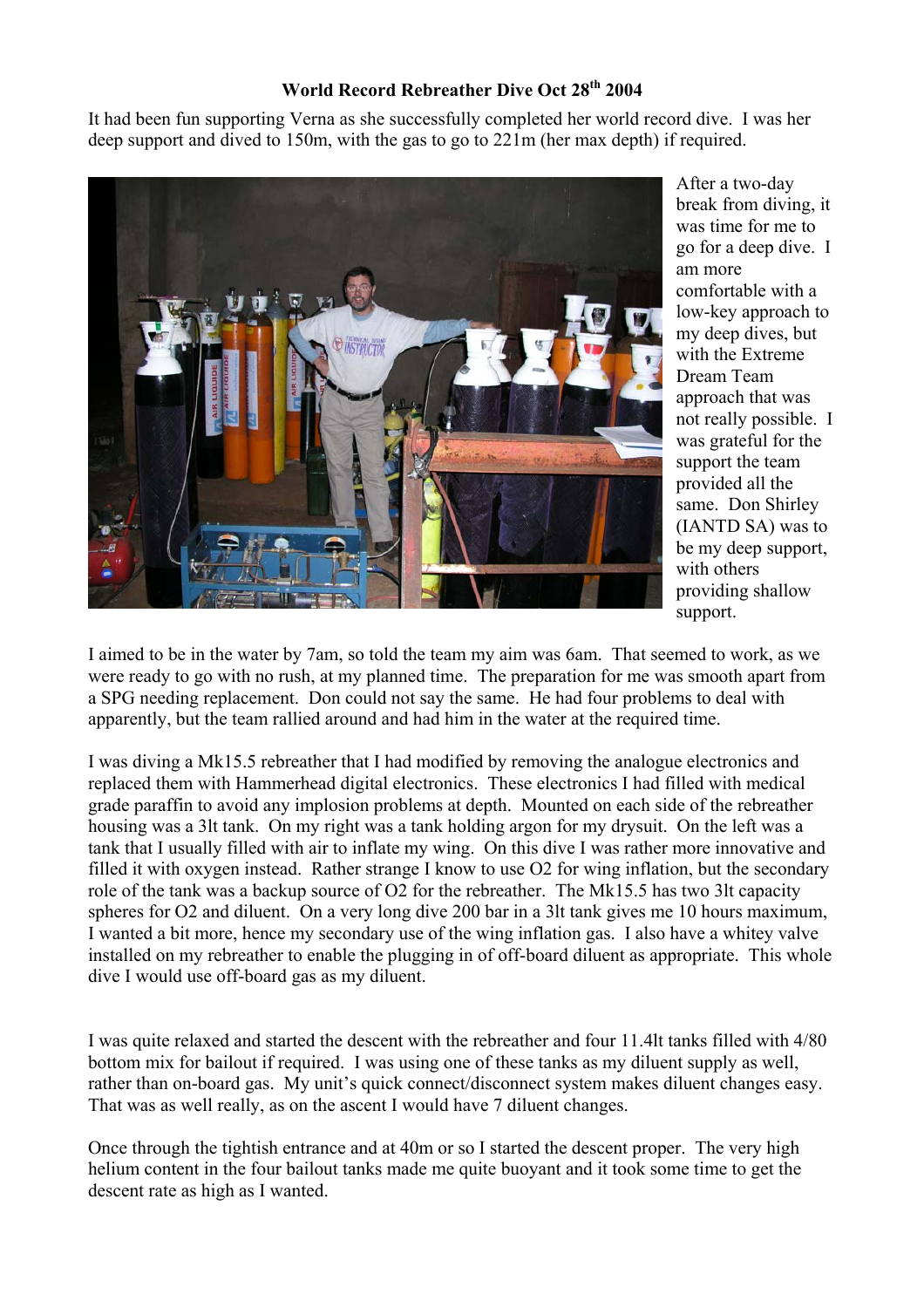This had been a difficult dive to plan. I did not know at what depth I would reach the bottom. I did



not know if the shotline had in fact got to the bottom. With a high rate of descent I could possibly slide off the end on the descent. The other hazard possibility was that the shot-line was too long and there was a pile of rope on the bottom I could get tangled in. I needed to be very aware from about 240m on to be looking down and surveying what was below. I also did not want to hit the bottom and sink into silt. Once on the

bottom I then wanted to tie off, look for the deepest direction to go, and run a line while bottom time permitted. What depth would that be? How long would it have taken to reach the bottom? To what depth would I go before turning the dive? This was not to be a computer dive. I was carrying two VR3's and a Nitek He, but I was only going to be using them as bottom timers. The VR3 algorithm at this depth was not for me. The dive would have been far too long. The Nitek He could not cope with the fact I was diving a rebreather and would be bent in a flash, thus my decision to use VPM-B generated tables. I carried a whole swag of plans on slates. The deepest was for 300m, the shallowest 270m, both CCR and open circuit bailout. I also did lots of what-ifs on the computer to get a really good feel for how unplanned variations would affect the profile. For example, for every second at 280m it would cost me 1.2 minutes extra deco. I was confident that if I stayed

within the outer boundaries I had set I would be ok.

Passing 240m I started scanning below to see the status of the shot-line, bottom and so on was. I could see the shot-line was coiled up with about 5 meters in a bundle on the rocky bottom. There did not appear to be silt in the immediate vicinity, rather a debris pile of rock. As soon as I reached the bottom of the shot line I clipped on my reel. I scanned through about 270 degrees to select the best



direction to go, made a decision and started swimming. I was headed for what appeared to be a deeper section of the cave, and was laying line as I swam. This was cave diving at its best. I scanned the floor as I went, taking in the scenery. It appeared the cave would not go much deeper. I sweeped right and left with my HID light as I moved forward.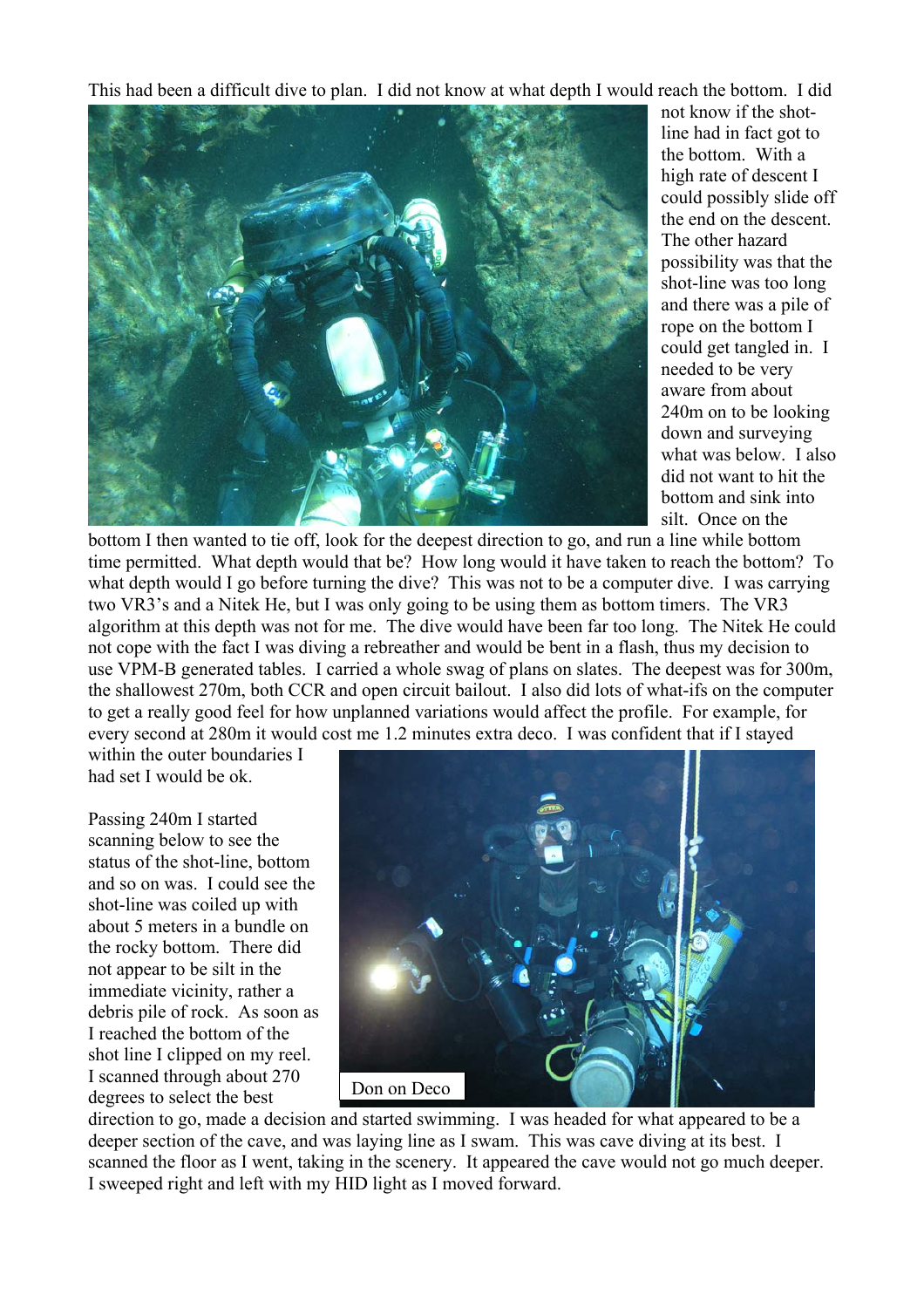One VR3 had failed as I reached the bottom but the other soldiered on faithfully. I had tied off and was exploring, at a depth of 260m and descending. The unit was breathing well. The Hammerhead was keeping an accurate 1.3 PPO2 and I was relaxed and could almost not believe where I was. I was slowly descending and reached a depth of 270m. The floor bottom appeared to



be not any more than 280m deep ahead. I had laid about 20m of line and as I swept left with my HID light, at an angle of about 30 degrees, and 15m away I saw a body, as plain as day.

This had to be the body of Deon Dreyer, who died on the  $17<sup>th</sup>$  Dec 1994. Even following extensive searches his body had never been found.

He was lying on his back, arms in the air and legs outstretched. There was no shock on my part, but rather a decision making process of what to do. Do I continue for depth or go to the body. The decision was easy really. I turned and was soon next to him. I needed to try and make a recovery of the body.





lift him, but to no avail. I knelt next to him and tried harder. I was now puffing and panting with the exertion. This was not wise I told myself. I am at 270m and working too hard. The problem was his twin 10.5lt tanks and large old fashion battery pack was stuck in the mud. Time to go; I was one minute over my maximum bottom time already. I tied off my reel to him so that he could be found again, not even wasting time cutting the reel free. I followed my line back to the shot line and started my ascent. Time for

some mental arithmetic! I also concentrated on getting the ascent rate right until the first deco stop